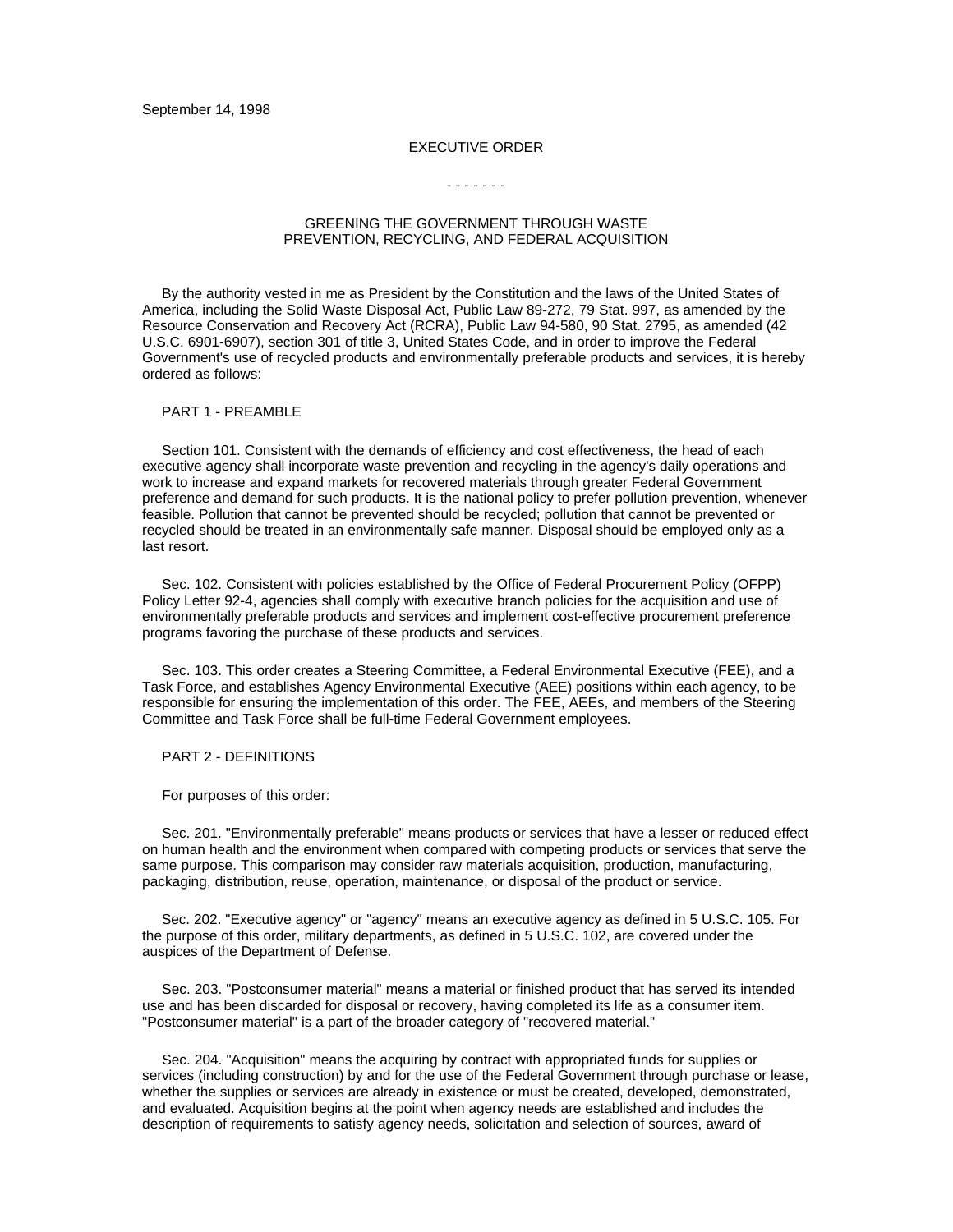contracts, contract financing, contract performance, contract administration, and those technical and management functions directly related to the process of fulfilling agency needs by contract.

 Sec. 205. "Recovered materials" means waste materials and by-products that have been recovered or diverted from solid waste, but such term does not include those materials and by-products generated from, and commonly reused within, an original manufacturing process (42 U.S.C. 6903 (19)).

 Sec. 206. "Recyclability" means the ability of a product or material to be recovered from, or otherwise diverted from, the solid waste stream for the purpose of recycling.

 Sec. 207. "Recycling" means the series of activities, including collection, separation, and processing, by which products or other materials are recovered from the solid waste stream for use in the form of raw materials in the manufacture of new products other than fuel for producing heat or power by combustion.

 Sec. 208. "Waste prevention" means any change in the design, manufacturing, purchase, or use of materials or products (including packaging) to reduce their amount or toxicity before they are discarded. Waste prevention also refers to the reuse of products or materials.

 Sec. 209. "Waste reduction" means preventing or decreasing the amount of waste being generated through waste prevention, recycling, or purchasing recycled and environmentally preferable products.

 Sec. 210. "Life cycle cost" means the amortized annual cost of a product, including capital costs, installation costs, operating costs, maintenance costs, and disposal costs dis-counted over the lifetime of the product.

 Sec. 211. "Life cycle assessment" means the comprehensive examination of a product's environmental and economic aspects and potential impacts throughout its lifetime, including raw material extraction, transportation, manufacturing, use, and disposal.

 Sec. 212. "Pollution prevention" means "source reduction" as defined in the Pollution Prevention Act of 1990 (42 U.S.C. 13102), and other practices that reduce or eliminate the creation of pollutants through: (a) increased efficiency in the use of raw materials, energy, water, or other resources; or (b) protection of natural resources by conservation.

 Sec. 213. "Biobased product" means a commercial or industrial product (other than food or feed) that utilizes biological products or renewable domestic agricultural (plant, animal, and marine) or forestry materials.

 Sec. 214. "Major procuring agencies" shall include any executive agency that procures over \$50 million per year of goods and services.

# PART 3 - THE ROLES AND DUTIES OF THE STEERING COMMITTEE, FEDERAL ENVIRONMENTAL EXECUTIVE, TASK FORCE, AND AGENCY ENVIRONMENTAL EXECUTIVES

 Sec. 301. Committees, Executives, and Task Force. (a) Steering Committee. There is hereby established a Steering Committee on Greening the Government through Waste Prevention and Recycling ("Steering Committee"). The Steering Committee shall be composed of the Chair of the Council on Environmental Quality (CEQ), the Federal Environmental Executive (FEE), and the Administrator for Federal Procurement Policy (OFPP). The Steering Committee, which shall be chaired by the Chair of the CEQ, is directed to charter a Task Force to facilitate implementation of this order, and shall provide the Task Force with policy direction in such implementation.

 (b) Federal Environmental Executive. A Federal Environmental Executive, Environmental Protection Agency, shall be designated by the President. The FEE shall chair the Task Force described in subsection (c), take all actions necessary to ensure that the agencies comply with the requirements of this order, and generate a biennial report to the President.

 (c) Task Force. The Steering Committee shall charter a Task Force on Greening the Government through Waste Prevention and Recycling ("Task Force"), which shall be chaired by the FEE and composed of staff from the major procuring agencies. The Steering Committee, in consultation with the agencies, shall determine the necessary staffing and resources for the Task Force. The major procuring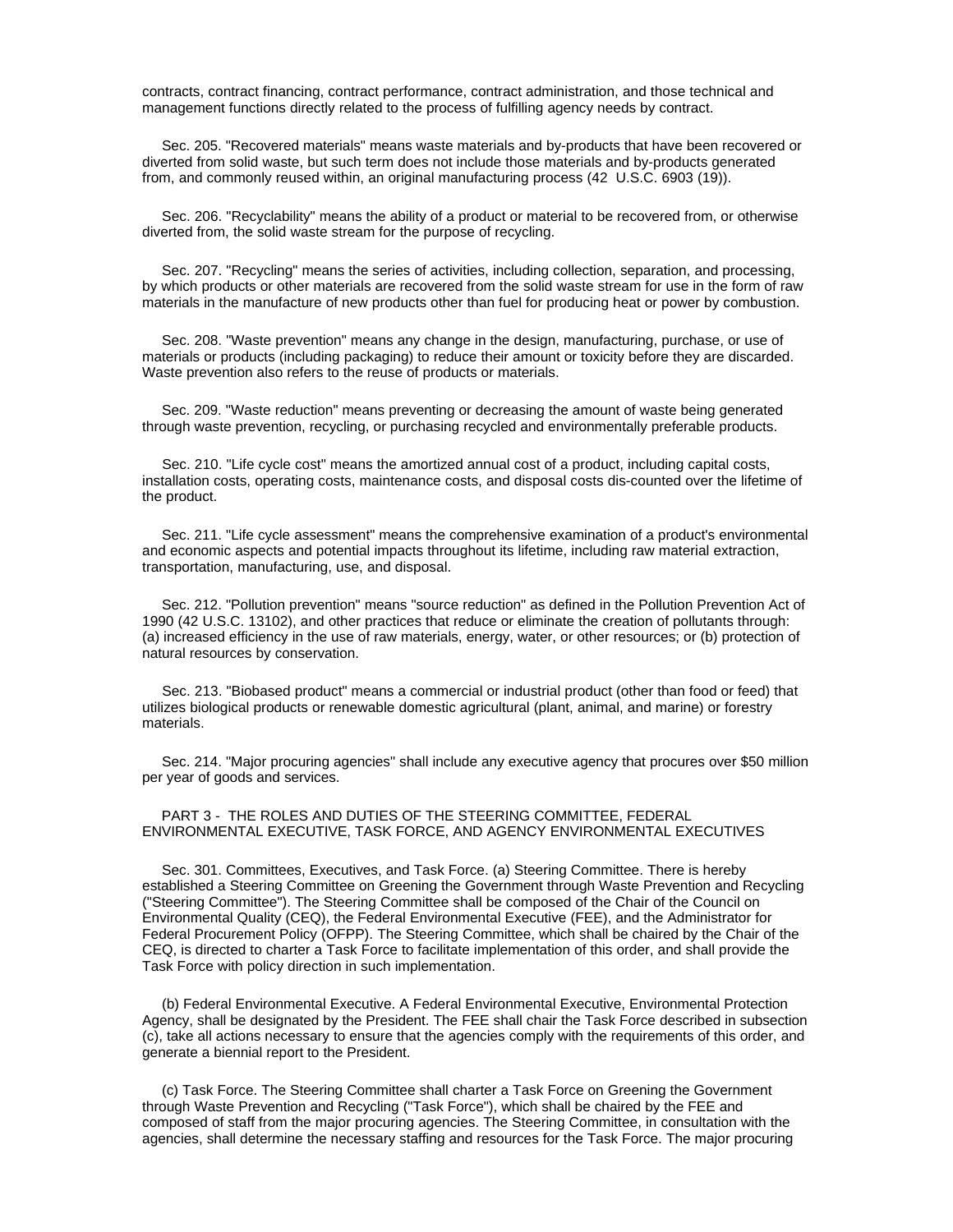agencies shall provide, to the extent practicable and permitted by law, resources and support to the Task Force and the FEE, upon request from the Steering Committee. The Task Force shall have the duty of assisting the FEE and the agencies in implementing this order, subject to policy direction provided by the Steering Committee. The Task Force shall report through the FEE to the Chair of the Steering Committee.

 (d) Agency Environmental Executives (AEEs). Within 90 days after the date of this order, the head of each major procuring agency shall designate an AEE from among his or her staff, who serves at a level no lower than the Assistant Secretary level or equivalent, and shall notify the Chair of CEQ and the FEE of such designation.

 Sec. 302. Duties. (a) The Federal Environmental Executive. The FEE, working through the Task Force, and in consultation with the AEEs, shall:

 (1) Develop a Government-wide Waste Prevention and Recycling Strategic Plan ("Strategic Plan") to further implement this order. The Strategic Plan should be initially developed within 180 days of the date of this order and revised as necessary thereafter. The Strategic Plan should include, but is not limited to, the following elements:

 (a) direction and initiatives for acquisition of recycled and recyclable products and environmentally preferable products and services;

(b) development of affirmative procurement programs;

- (c) review and revision of standards and product specifications;
- (d) assessment and evaluation of compliance;
- (e) reporting requirements;
- (f) outreach programs to promote adoption of practices endorsed in this order; and
- (g) development and implementation of new technologies that are of environmental significance.

 (2) Prepare a biennial report to the President on the actions taken by the agencies to comply with this order. The report also may incorporate information from existing agency reports regarding Governmentwide progress in implementing the following Executive Orders: 12843, Procurement Requirements and Policies for Federal Agencies for Ozone Depleting Substances; 13031, Federal Alternative Fueled Vehicle Leadership; 12845, Requiring Agencies to Purchase Energy Efficient Computer Equipment; 12856, Federal Compliance with Right-to-Know Laws and Pollution Prevention Requirements; 12902, Energy Efficiency and Water Conservation at Federal Facilities; and 12969, Federal Acquisition and Community Right-to-Know.

 (3) In coordination with the Office of Federal Procurement Policy, the Environmental Protection Agency (EPA), the General Services Administration (GSA), and the Department of Agriculture (USDA), convene a group of acquisition/procurement managers and environmental State, and local government managers to work with State and local governments to improve the Federal, State, and local governments' use of recycled products and environmentally preferable products and services.

(4) Coordinate appropriate Government-wide education and training programs for agencies.

 (5) Establish committees and work groups, as needed, to identify, assess, and recommend actions to be taken to fulfill the goals, responsibilities, and initiatives of the FEE. As these committees and work groups are created, agencies are requested to designate appropriate personnel in the areas of procurement and acquisition, standards and specifications, electronic commerce, facilities management, pollution prevention, waste prevention, recycling, and others as needed to staff and work on these initiatives. An initial group shall be established to develop recommendations for tracking and reporting requirements, taking into account the costs and benefits of such tracking and reporting. The Steering Committee shall consult with the AEEs before approving these recommendations.

(b) Agency Environmental Executives. The AEEs shall: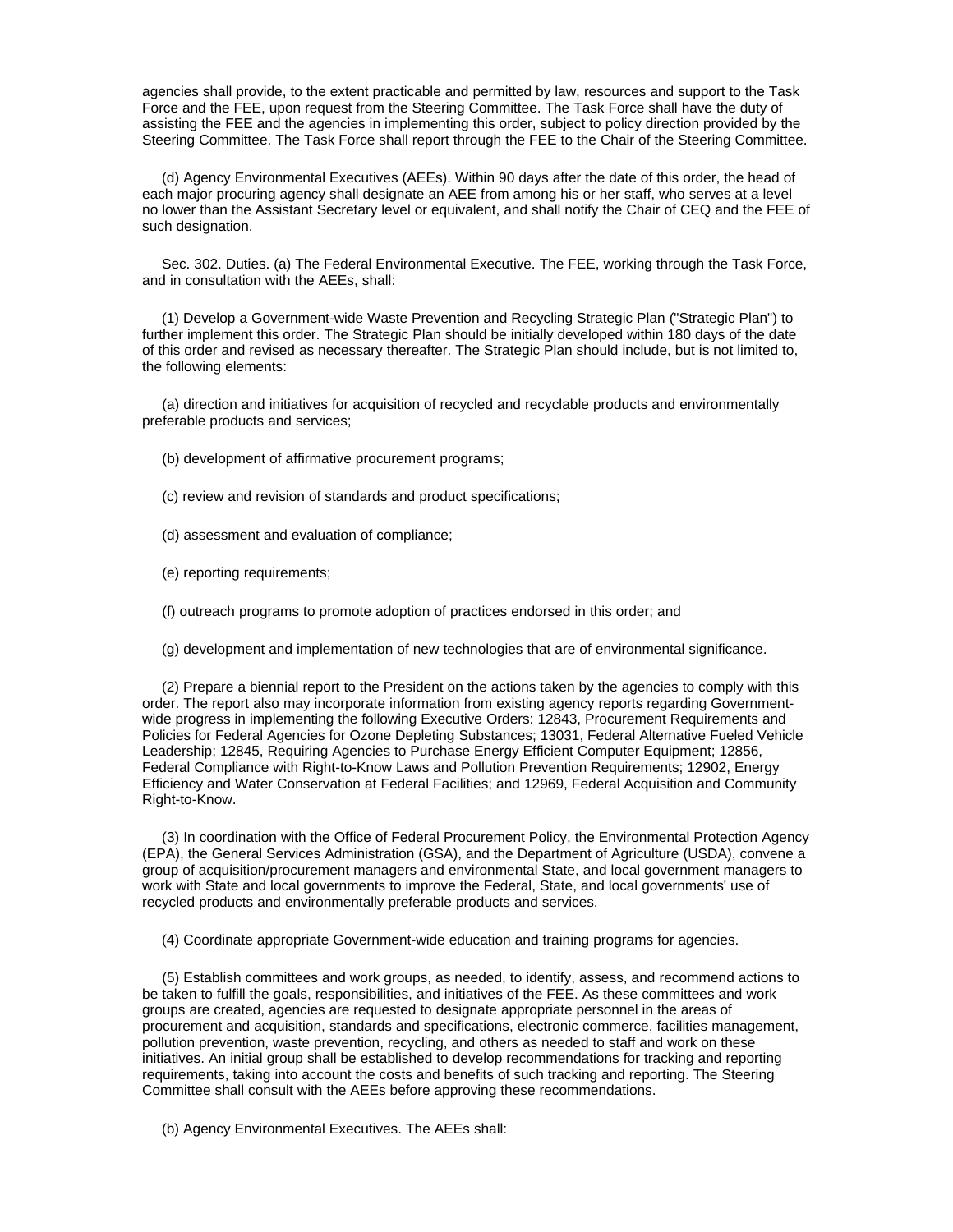- (1) translate the Government-wide Strategic Plan into specific agency and service plans;
- (2) implement the specific agency and service plans;
- (3) report to the FEE on the progress of plan implementation;

#### (4) work with the FEE and the Task Force in furthering implementation of this order; and

 (5) track agencies' purchases of EPA-designated guideline items and report agencies' purchases of such guideline items to the FEE per the recommendations developed in subsection 302(a)(5) of this order. Agency acquisition and procurement personnel shall justify in writing to the file and to the AEE the rationale for not purchasing such items, above the micropurchase threshold (as set out in the Office of Federal Procurement Policy Act at 41 U.S.C. 428), and submit a plan and timetable for increasing agency purchases of the designated item(s).

 (6) one year after a product is placed on the USDA Biobased Products List, estimate agencies' purchases of products on the list and report agencies' estimated purchases of such products to the Secretary of Agriculture.

# PART 4 - ACQUISITION PLANNING, AFFIRMATIVE PROCUREMENT PROGRAMS, AND FEDERAL FACILITY COMPLIANCE

 Sec. 401. Acquisition Planning. In developing plans, drawings, work statements, specifications, or other product descriptions, agencies shall consider, as appropriate, a broad range of factors including: elimination of virgin material requirements; use of biobased products; use of recovered materials; reuse of product; life cycle cost; recyclability; use of environmentally preferable products; waste prevention (including toxicity reduction or elimination); and ultimate disposal. These factors should be considered in acquisition planning for all procurement and in the evaluation and award of contracts, as appropriate. Program and acquisition managers should take an active role in these activities.

 Sec. 402. Affirmative Procurement Programs. (a) The head of each executive agency shall develop and implement affirmative procurement programs in accordance with section 6002 of RCRA (42 U.S.C. 6962) and this order and consider use of the procurement tools and methods described in 7 U.S.C. 5909. Agencies shall ensure that responsibilities for preparation, implementation, and monitoring of affirmative procurement programs are shared between the program personnel and acquisition and procurement personnel. For the purposes of all purchases made pursuant to this order, EPA, in consultation with such other executive agencies as appropriate, shall endeavor to maximize environmental benefits, consistent with price, performance, and availability considerations, and constraints imposed by law, and shall adjust solicitation guidelines as necessary in order to accomplish this goal.

 (b) Agencies shall establish affirmative procurement programs for all EPA-designated guideline items purchased by their agency. For newly designated items, agencies shall revise their internal programs within 1 year from the date the EPA designated the new items.

 (c) Exclusive of the biobased products described in section 504, for the EPA-designated guideline items, which are contained in 40 CFR part 247, and for all future designated guideline items, agencies shall ensure that their affirmative procurement programs require 100 percent of their purchases of products to meet or exceed the EPA guideline unless written justification is provided that a product is not available competitively within a reasonable time frame, does not meet appropriate performance standards, or is only available at an unreasonable price. Written justification is not required for purchases below the micropurchase threshold. For micropurchases, agencies shall provide guidance regarding purchase of EPA-designated guideline items. This guidance should encourage consideration of aggregating purchases when this method would promote economy and efficiency.

 (d) Within 90 days after the date of this order, the head of each executive agency that has not implemented an affirmative procurement program shall ensure that the affirmative procurement program has been established and is being implemented to the maximum extent practicable.

 Sec. 403. Federal Facility Compliance. (a) Within 6 months of the date of this order, the Administrator of the EPA shall, in consultation with the Federal Environmental Executive, prepare guidance for use in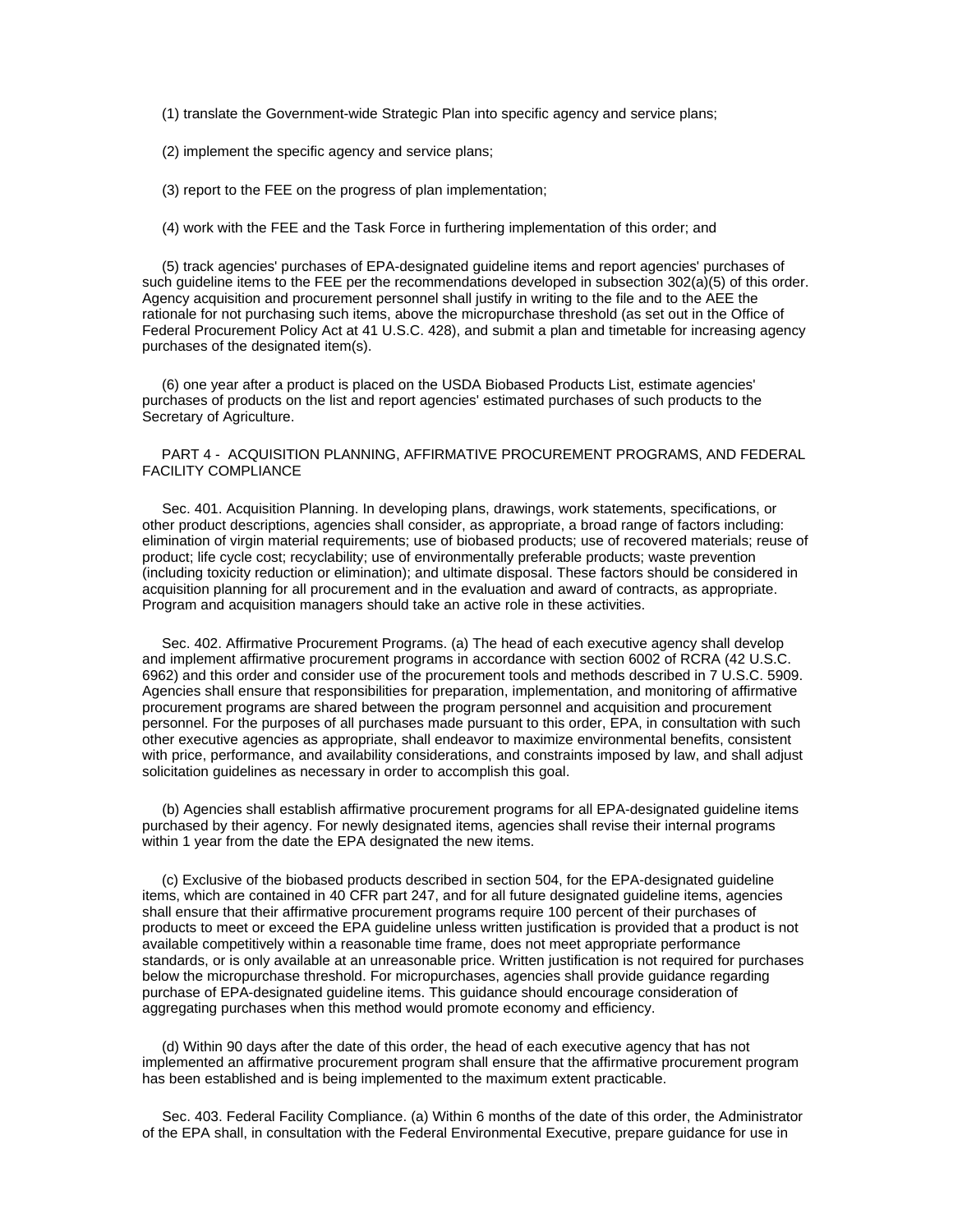determining Federal facility compliance with section 6002 of RCRA and the related requirements of this order.

 (b) EPA inspections of Federal facilities conducted pursuant to RCRA and the Federal Facility Compliance Act and EPA "multi-media" inspections carried out at Federal facilities will include, where appropriate, evaluation of facility compliance with section 6002 of RCRA and any implementing guidance.

 (c) Where inspections of Federal facilities are carried out by authorized States pursuant to RCRA and the Federal Facility Compliance Act, the Administrator of the EPA will encourage those States to include evaluation of facility compliance with section 6002 of RCRA in light of EPA guidance prepared pursuant to subsection (a), where appropriate, similar to inspections performed by the EPA. The EPA may provide information and technical assistance to the States to enable them to include such considerations in their inspection.

 (d) The EPA shall report annually to the Federal Environmental Executive on the results of inspections performed by the EPA to determine Federal facility compliance with section 6002 of RCRA not later than February 1st for those inspections conducted during the previous fiscal year.

### PART 5 - STANDARDS, SPECIFICATIONS, AND DESIGNATION OF ITEMS

 Sec. 501. Specifications, Product Descriptions, and Standards. When developing, reviewing, or revising Federal and military specifications, product descriptions (including commercial item descriptions), and standards, executive agencies shall consider recovered materials and any environmentally preferable purchasing criteria developed by the EPA, and ensure the criteria are complied with in developing or revising standards. Agencies shall report annually to the FEE on their compliance with this section for incorporation into the biennial report to the President referred to in section 302(a)(2) of this order. (a) If an inconsistency with section 6002 of RCRA or this order is identified in a specification, standard, or product description, the FEE shall request that the Environmental Executive of the pertinent agency advise the FEE as to why the specification cannot be revised or submit a plan for revising it within 60 days.

 (b) If an agency is able to revise an inconsistent specification but cannot do so within 60 days, it is the responsibility of that AEE to monitor and implement the plan for revising it.

 Sec. 502. Designation of Items that Contain Recovered Materials. In order to expedite the process of designating items that are or can be made with recovered materials, the EPA shall use the following process for designating these items in accordance with section 6002(e) of RCRA. (a) The EPA shall designate items that are or can be made with recovered material, by promulgating amendments to the Comprehensive Procurement Guideline (CPG). The CPG shall be updated every 2 years or as appropriate after an opportunity for public comment.

 (b) Concurrent with the issuance of the CPG, the EPA shall publish for comment in the Federal Register Recovered Materials Advisory Notices that present the range of recovered materials content levels within which the designated items are currently available. These levels shall be updated periodically, after opportunity for public comment, to reflect changes in market conditions.

 (c) Once items containing recovered materials have been designated by the EPA in the CPG, agencies shall modify their affirmative procurement programs to require that, to the maximum extent practicable, their purchases of products meet or exceed the EPA guidelines unless written justification is provided that a product is not available competitively, not available within a reasonable time frame, does not meet appropriate performance standards, or is only available at an unreasonable price.

 Sec. 503. Guidance on Acquisition of Environmentally Preferable Products and Services. (a) The EPA shall develop guidance within 90 days from the date of this order to address environmentally preferable purchasing. The guidance may be based on the EPA's September 1995 Proposed Guidance on the Acquisition of Environmentally Preferable Products and Services and comments received thereon. The guidance should be designed for Government-wide use and targeted towards products and services that have the most effect. The guidance may also address the issues of use of the technical expertise of nongovernmental entities and tools such as life cycle assessment in decisions on environmentally preferable purchasing. The EPA shall update this guidance every 2 years, or as appropriate.

 (b) Agencies are encouraged to immediately test and evaluate the principles and concepts contained in the EPA's Guidance on the Acquisition of Environmentally Preferable Products and Services through pilot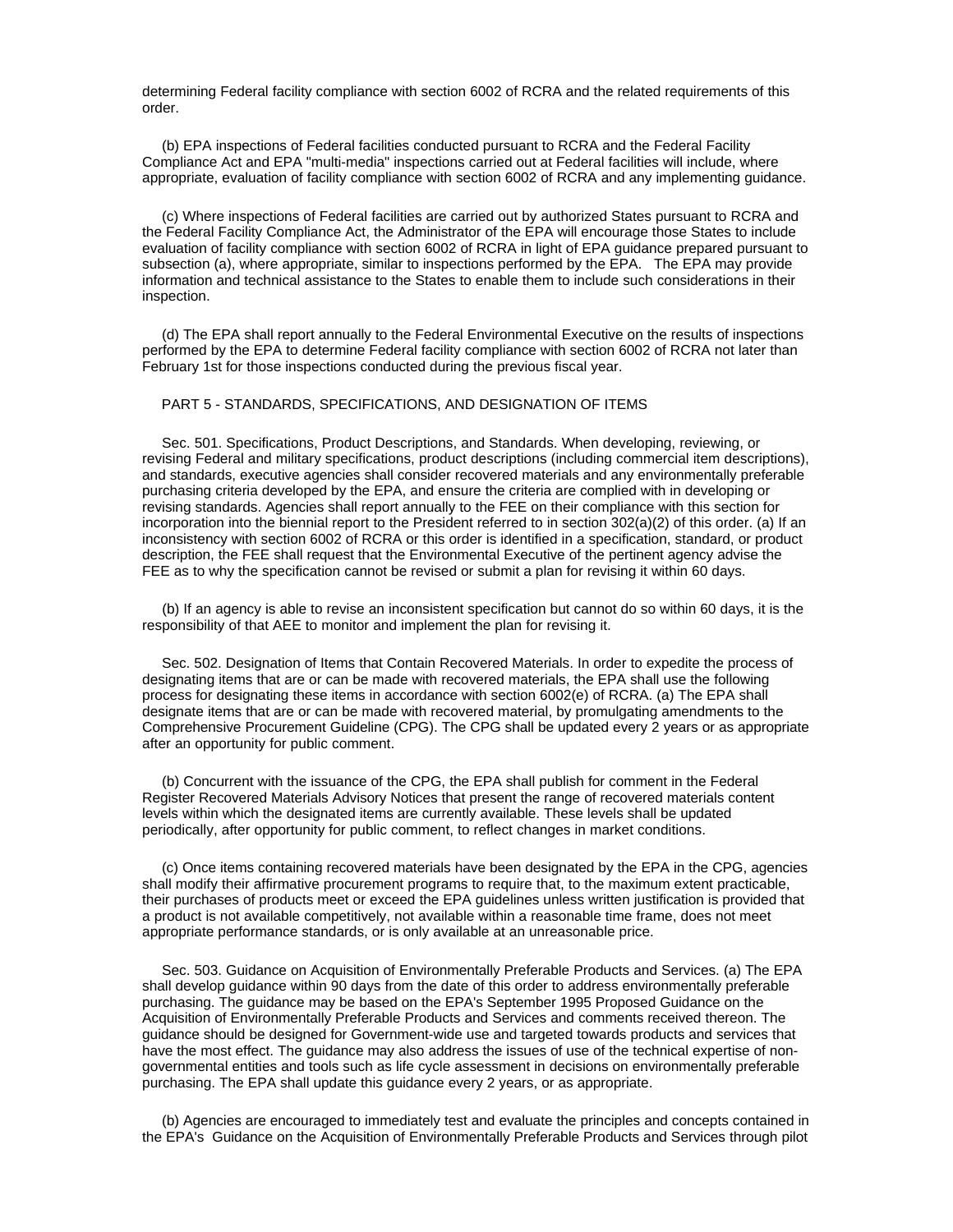projects to provide practical information to the EPA for further updating of the guidance. Specifically:

 (1) These pilot projects shall be focused around those product and service categories, including printing, that have wide use within the Federal Government. Priorities regarding which product and service categories to pilot shall be developed by the individual agencies and the EPA, in consultation with the OFPP, the FEE, and the appropriate agency procurement executives. Any policy disagreements shall be resolved by the Steering Committee.

 (2) Agencies are encouraged to use all of the options available to them to determine the environmentally preferable attributes of products and services in their pilot and demonstration projects, including the use of technical expertise of nongovernmental entities such as labeling, certification, or standards-developing organizations, as well as using the expertise of the National Institute of Standards and Technology.

 (3) Upon request and to the extent practicable, the EPA shall assist executive agencies in designing, implementing, and documenting the results of these pilot and demonstration projects.

 (4) The EPA, in coordination with other executive agencies, shall develop a database of information about these projects, including, but not limited to, the number and status of pilot projects, examples of agencies' policy directives, revisions to specifications, solicitation procedures, and grant/contract policies that facilitate adoption of environmentally preferable purchasing practices, to be integrated on a commonly available electronic medium (e.g., Internet Web site). These data are to be reported to the FEE.

 (c) Executive agencies shall use the principles and concepts in the EPA Guidance on Acquisition of Environmentally Preferable Products and Services, in addition to the lessons from the pilot and demonstration projects, to the maximum extent practicable, in identifying and purchasing environmentally preferable products and services and shall modify their procurement programs as appropriate.

 Sec. 504. Designation of Biobased Items by the USDA. The USDA Biobased Products Coordination Council shall, in consultation with the FEE, issue a Biobased Products List. (a) The Biobased Products List shall be published in the Federal Register by the USDA within 180 days after the date of this order and shall be updated biannually after publication to include additional items.

 (b) Once the Biobased Products List has been published, agencies are encouraged to modify their affirmative procurement program to give consideration to those products.

 Sec. 505. Minimum Content Standard for Printing and Writing Paper. Executive agency heads shall ensure that their agencies meet or exceed the following minimum materials content standards when purchasing or causing the purchase of printing and writing paper: (a) For high speed copier paper, offset paper, forms bond, computer printout paper, carbonless paper, file folders, white wove envelopes, writing and office paper, book paper, cotton fiber paper, and cover stock, the minimum content standard shall be no less than 30 percent postconsumer materials beginning December 31, 1998. If paper containing 30 percent postconsumer material is not reasonably available, does not meet reasonable performance requirements, or is only available at an unreasonable price, then the agency shall purchase paper containing no less than 20 percent postconsumer material. The Steering Committee, in consultation with the AEEs, may revise these levels if necessary.

 (b) As an alternative to meeting the standards in sections 505(a), for all printing and writing papers, the minimum content standard shall be no less than 50 percent recovered materials that are a waste material byproduct of a finished product other than a paper or textile product that would otherwise be disposed of in a landfill, as determined by the State in which the facility is located.

 (c) Effective January 1, 1999, no executive branch agency shall purchase, sell, or arrange for the purchase of, printing and writing paper that fails to meet the minimum requirements of this section.

 Sec. 506. Revision of Brightness Specifications and Standards. The GSA and other executive agencies are directed to identify, evaluate, and revise or eliminate any standards or specifications unrelated to performance that present barriers to the purchase of paper or paper products made by production processes that minimize emissions of harmful byproducts. This evaluation shall include a review of unnecessary brightness and stock clause provisions, such as lignin content and chemical pulp requirements. The GSA shall complete the review and revision of such specifications within 6 months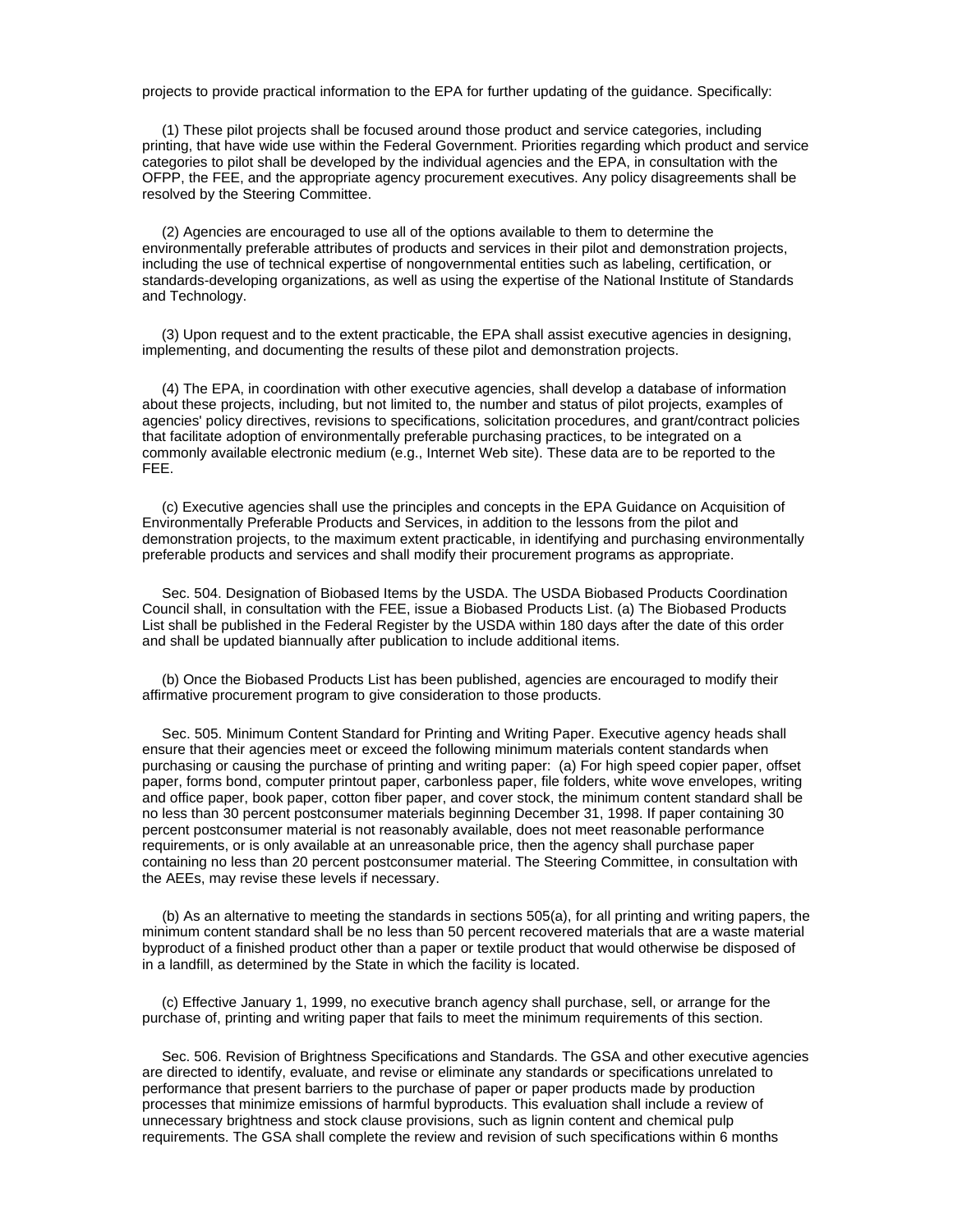after the date of this order, and shall consult closely with the Joint Committee on Printing during such process. The GSA shall also compile any information or market studies that may be necessary to accomplish the objectives of this provision.

 Sec. 507. Procurement of Re-refined Lubricating Oil and Retread Tires. (a) Agencies shall implement the EPA procurement guidelines for re-refined lubricating oil and retread tires. Fleet and commodity managers shall take immediate steps, as appropriate, to procure these items in accordance with section 6002 of RCRA. This provision does not preclude the acquisition of biobased (e.g., vegetable) oils.

 (b) The FEE shall work to educate executive agencies about the new Department of Defense Cooperative Tire Qualification Program, including the Cooperative Approval Tire List and Cooperative Plant Qualification Program, as they apply to retread tires.

# PART 6 - AGENCY GOALS AND REPORTING REQUIREMENTS

Sec. 601. Agency Goals. (a)(1) Each agency shall establish either a goal for solid waste prevention and a goal for recycling or a goal for solid waste diversion to be achieved by January 1, 2000. Each agency shall further ensure that the established goals include long-range goals to be achieved by the years 2005 and 2010. These goals shall be submitted to the FEE within 180 days after the date of this order. (2) In addition to white paper, mixed paper/cardboard, aluminum, plastic, and glass, agencies should incorporate into their recycling programs efforts to recycle, reuse, or refurbish pallets and collect toner cartridges for remanufacturing. Agencies should also include programs to reduce or recycle, as appropriate, batteries, scrap metal, and fluorescent lamps and ballasts.

 (b) Agencies shall set goals to increase the procurement of products that are made with recovered materials, in order to maximize the number of recycled products purchased, relative to non-recycled alternatives.

 (c) Each agency shall set a goal for increasing the use of environmentally preferable products and services for those products and services for which the agency has completed a pilot program.

 (d) Agencies are encouraged to incorporate into their Government Performance Results Act annual performance plans the goals listed in subsections (a), (b), and (c) above, starting with the submittal to the Office of Management and Budget of the plan accompanying the FY 2001 budget.

 (e) Progress on attaining these goals should be reported by the agencies to the FEE for the biennial report specified in section 302(a)(2) of this order.

### PART 7 - APPLICABILITY AND OTHER REQUIREMENTS

 Sec. 701. Contractor Applicability. Contracts that provide for contractor operation of a Governmentowned or -leased facility and/or contracts that provide for contractor or other support services at Government-owned or -operated facilities awarded by executive agencies after the date of this order, shall include provisions that obligate the contractor to comply with the requirements of this order within the scope of its operations.

 Sec. 702. Real Property Acquisition and Management. Within 90 days after the date of this order, and to the extent permitted by law and where economically feasible, executive agencies shall ensure compliance with the provisions of this order in the acquisition and management of Federally owned and leased space. The GSA and other executive agencies shall also include environmental and recycling provisions in the acquisition and management of all leased space and in the construction of new Federal buildings.

 Sec. 703. Retention of Funds. (a) The Administrator of General Services shall continue with the program that retains for the agencies the proceeds from the sale of materials recovered through recycling or waste prevention programs and specifying the eligibility requirements for the materials being recycled.

 (b) Agencies in non-GSA managed facilities, to the extent permitted by law, should develop a plan to retain the proceeds from the sale of materials recovered through recycling or waste prevention programs.

Sec. 704. Model Facility Programs. Each executive agency shall establish a model demonstration